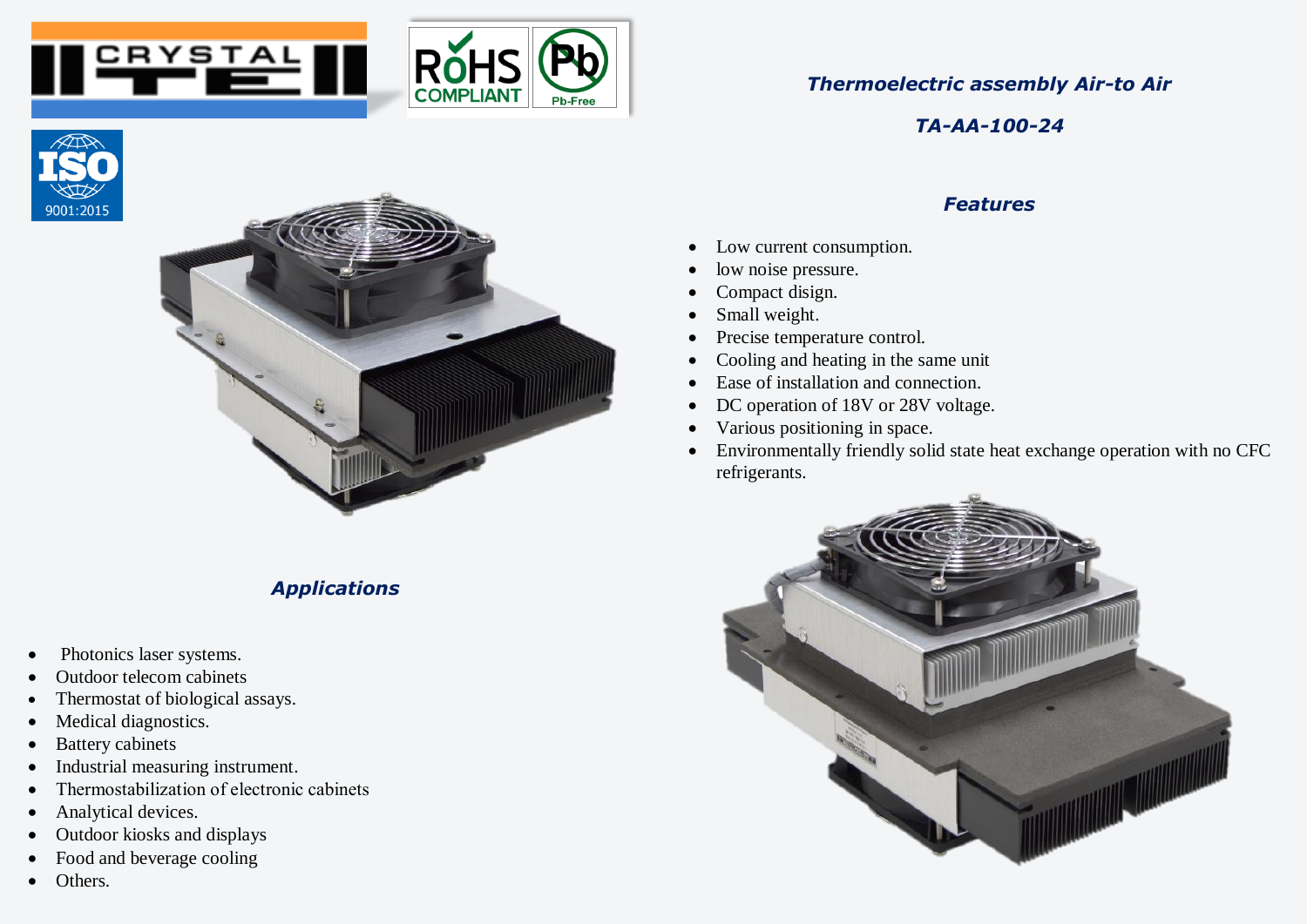| Type                                                                                              | TA-AA-100-24                               |
|---------------------------------------------------------------------------------------------------|--------------------------------------------|
| Voltage (nominal /maximal)                                                                        | 24/27 VDC                                  |
| Amperage $\pm 10\%$ (nominal/starting)                                                            | $6.0A/8.0A$ (at 24VDC)                     |
| Max ripple                                                                                        | 5%                                         |
| Cooling capacity at $\Delta T = 0$ °C and nominal voltage. <sup>1</sup>                           | 98W                                        |
| Heating <sup>2</sup>                                                                              | 125W                                       |
| Operating temperature of the heatsinks on the inner and<br>outer side, not more than <sup>3</sup> | $85^{\circ}$ C                             |
| Temperature range (external /internal)                                                            | -40 °C to +60 °C/-20 °C to +60 °C          |
| Fans lifetime (at temperatures not higher than $+40^{\circ}$ C)<br>and nominal voltage            | $\geq 60,000$ hours                        |
| Sound level (distance 1m.)                                                                        | 46dB(A)                                    |
| Mode of operation                                                                                 | long-term                                  |
| Protection of heatsinks                                                                           | Anodizing film thickness of 10-20 microns  |
| Overheat protection                                                                               | by demand the customer (Additional option) |
| Type of connector                                                                                 | Dust and waterproof 6- pin female shoes    |
| Weight $\pm 3\%$                                                                                  | 4.2kg                                      |

1- Cooling capacity is rated at ambient temperature +35°C.

2- Heating capacity is rated at external temperature of -40°C, nominal voltage, and  $\Delta T = -45$ °C.

3- Possibility of increase to 150°C - Additional option.

**NOTE!** A method of transferring heat - forced convection.

Not recommended to reduce airflow external and internal side.

Contact us for more information e-mail: info@crystalltherm.com.

**+7-495-664-24-31 , +7-495-519-88-52 , +7-495-519-00-69 Fax: +7-495-515-40-94**



*∆T*

 *∆*T°C = T° ambient - T° internal Q - cooling capacity, W. for ambient temperature  $+35$  ° C and rated voltage

## MOUNTING SCHEME